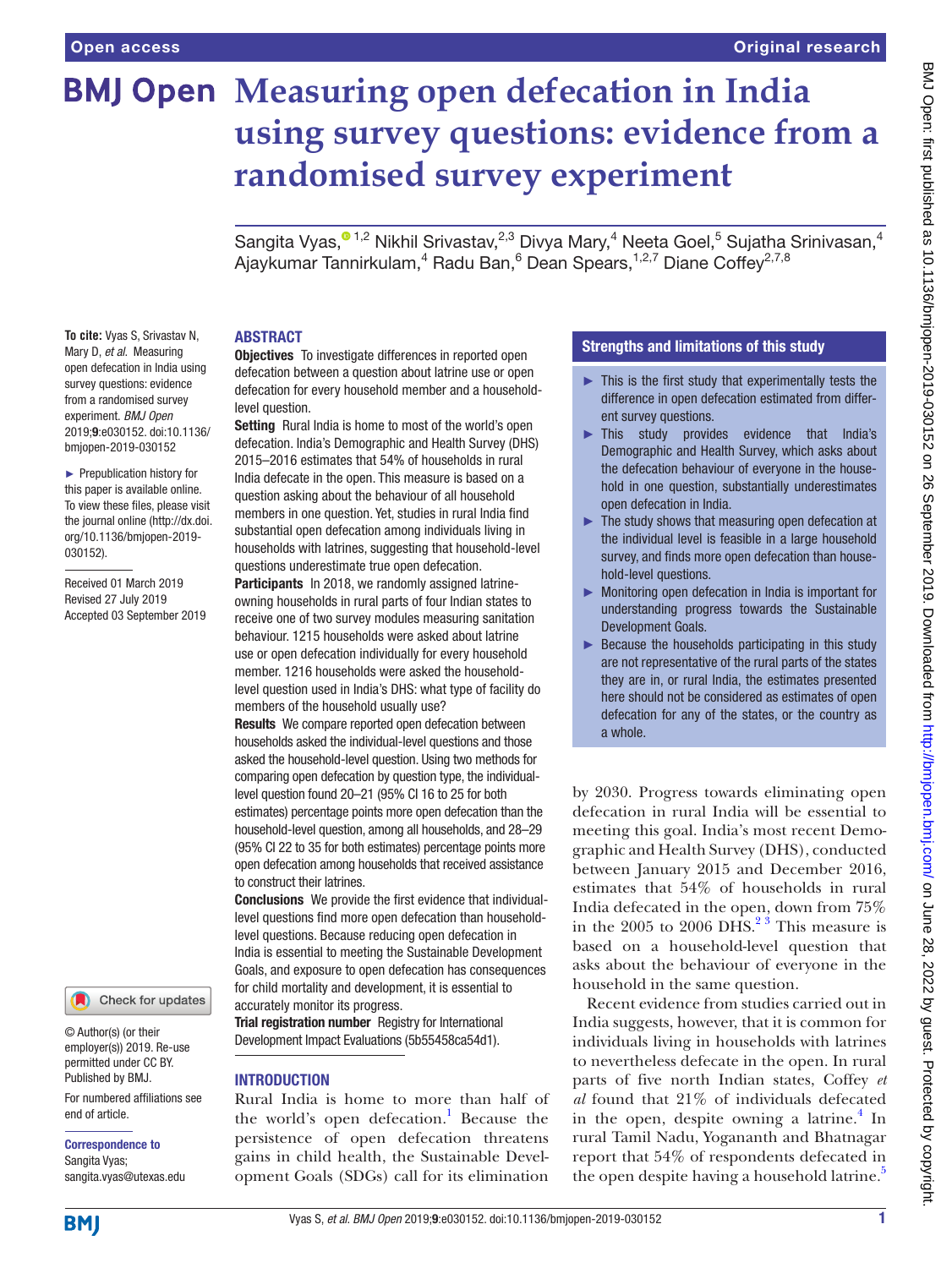In Odisha, Barnard *et al* found that less than half of members of households with latrines reported using their latrines at all times. $\overline{6}$  $\overline{6}$  $\overline{6}$ 

Experimental studies of sanitation interventions have found similar results. Clasen *et al* report on a sanitation intervention in Odisha and note open defecation among individuals living in households with latrines as a reason for not observing impacts on child health outcomes.<sup>[7](#page-8-5)</sup> Patil *et al* conducted a sanitation intervention in Madhya Pradesh and experienced a similar problem: modest increases in latrine coverage, and even more modest reductions in open defecation.<sup>[8](#page-8-6)</sup> These findings suggest that open defecation among latrine-owning households is substantial. Since it is probable that latrine use is the socially desirable response to questions on sanitation behaviour, measures based on household-level questions, such as those from the DHS, will likely underestimate true open defecation in rural India, particularly among households with latrines.

Because open defecation is an individual behaviour, an individual-level survey question may be able to more accurately measure it compared with a household-level question, particularly among households with latrines. We designed this study to experimentally test this hypothesis in rural India. We aimed to investigate whether a balanced question about latrine use or open defecation for every member of a household finds different levels of open defecation compared with a household-level question.

This is the first study to experimentally vary survey methodology to improve on the measurement of open defecation currently being used. Jenkins *et al* study sanitation survey methods, and report on an index they develop for quantifying household excreta disposal.<sup>[9](#page-8-7)</sup> Their study focuses on developing and piloting a new tool rather than comparing different measures. Sinha *et al* compare answers to survey questions on latrine use behaviour to measures of actual behaviour generated from passive latrine use monitors that were set up in the latrines of respondents, and find poor to moderate agreement between the two measures.<sup>[10](#page-8-8)</sup> Our study contributes to this literature by comparing estimates of open defecation obtained from questions that can be administered in a large household survey, and highlighting potential sources of error in open defecation measurement.

Four years ago, the Government of India launched the Swachh Bharat Mission (SBM), a national sanitation campaign, which aims to eliminate open defecation in India by 2019. Many latrines have been constructed in rural India as a result of this campaign. Yet, the effect the SBM has had on reducing open defecation is still unknown. Because large reductions in open defecation in India are essential to meeting the SDGs, and because exposure to open defecation has serious consequences for child mortality, health and human capital development, it is essential to monitor its progress as accurately as possible.

# **METHODS**

The study is registered in the Registry for International Development Impact Evaluations.

## Sample: mostly latrine-owning households in rural parts of four states

This study uses as its sampling frame the study areas of 3ie's Promoting Latrine Use in Rural India Thematic Window. This window has funded four independent research teams to conduct randomised control trials of distinct behavioural campaigns to promote the use of pit latrines in rural parts of Bihar, Gujarat, Karnata and Odisha. The study areas are spread across India, representing different contexts and varying levels of rural open defecation.

Because these trials focus on behavioural strategies rather than latrine construction, they are being carried out in villages that had high levels of coverage of pit latrines at baseline, relative to other rural parts of the same states. The households that comprise the sampling frame for this study are those that were identified as having a functional latrine in a census conducted by the research teams in the villages in which they were working. In all states except for Odisha, only households that had been excluded from the research teams' samples could be selected for this study. In Odisha, the sample selected for this study overlaps with the research teams' sample. We aimed to survey households that own latrines because we expect that an important source of misreporting of open defecation comes from individuals who do not use the functional latrines that their households own, and that other members of their households use.

[Figure](#page-2-0) 1 describes the sample selection. The villages visited in each state were randomly selected from the full set of villages included in the 3ie research teams' studies. The full set of villages were selected by the research teams in collaboration with the implementation agencies they were working with. The research team led by Oxford Policy Management worked with World Vision in Bihar, the team led by London School of Hygiene and Tropical Medicine worked with Coastal Salinity Prevention Cell in Gujarat, Eawag worked with Wateraid in Karnataka, and Emory University worked with the Rural Welfare Institute in Odisha. Data for our study were collected in 22–25 villages in each of the four study areas. In most areas, we sampled more villages than we actually visited in order to facilitate coordination with the research teams. Ninety-five villages were visited in total.

Up to 40 households in each village were randomly assigned to receive the household or individual questions. In some villages, fewer than 40 households were assigned because fewer than 40 households met the eligibility criteria. The survey team visited as many assigned households as it could in these villages, given time constraints, and availability of household members. On average, the survey team interviewed 25 households per village. Data collection took place between March and July 2018.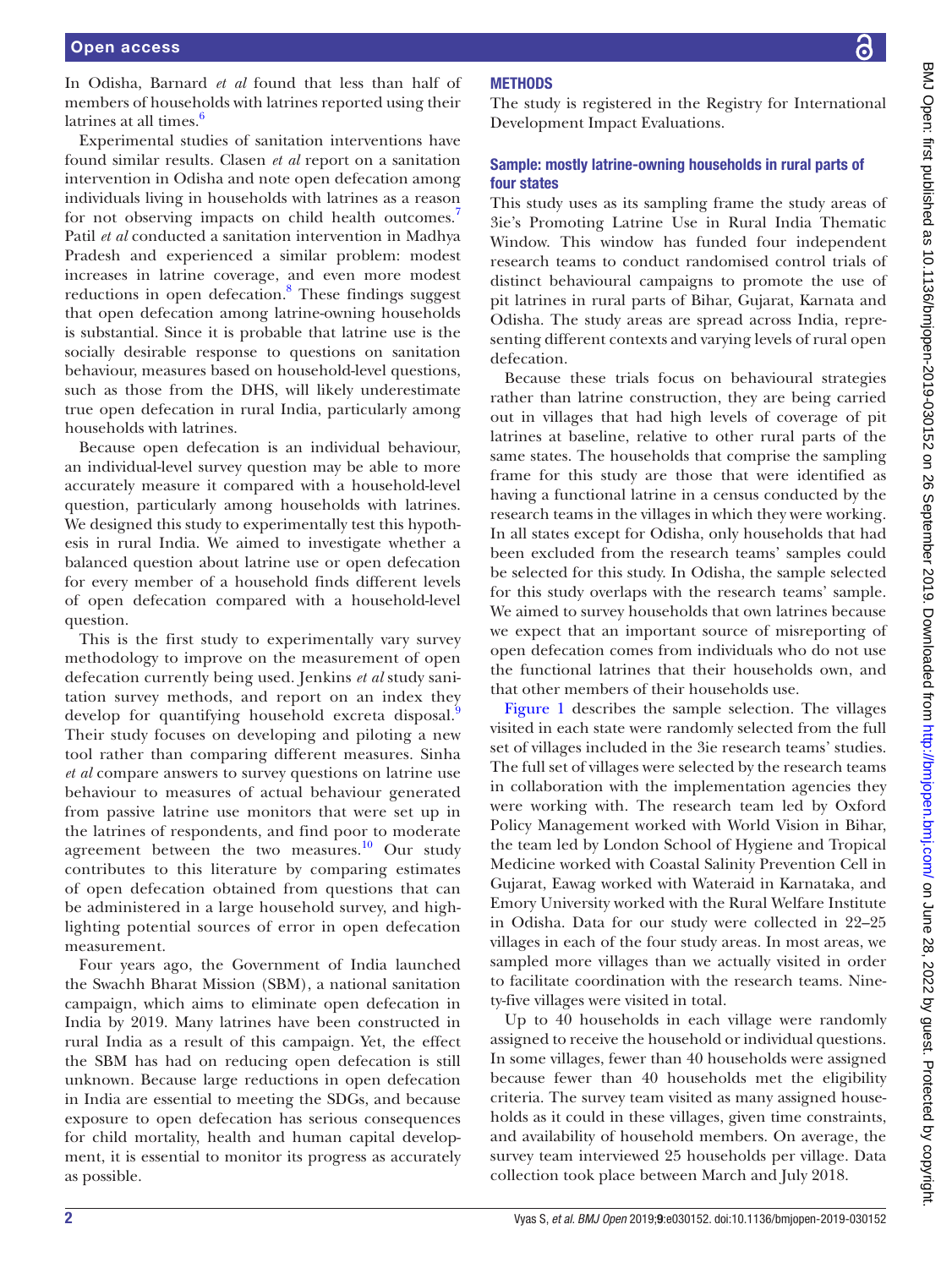

<span id="page-2-0"></span>Figure 1 Sample selection. Households that were started but not completed refers to households that refused at the beginning or part of the way through and households in which a suitable respondent was not available.

In each state, data collection took place after the 3ie research teams had conducted their censuses and baselines, but before they had started their interventions. Since in all states, the households visited in this study were also visited at the time of the census, response bias may be a concern. This would not, however, impact the internal validity of this study since randomisation generates equal response bias, in expectation, across treatment arms.

## Randomisation and masking: random variation in latrine use questions at the household level

We randomly assigned the type of latrine use question administered in the survey at the household level. Roughly half of the households were assigned individual-level questions on latrine use. The other half were assigned a household-level question. One of the authors who was not involved in data collection carried out the randomisation using a random number generator in Stata. Because of the nature of the study, it was not possible to blind the respondents or surveyors to the type of survey question administered in the survey. However, in the interest of data quality, respondents were not explicitly told that the primary purpose of the survey, which took  $\sim 25$  min to complete, was to measure open defecation. Additionally, surveyors did not know which survey question had been assigned to a household until starting the survey with the household. This was facilitated through SurveyCTO, the mobile data collection platform used in the study, which was programmed to store the randomisation assignment for each household ID prior to the commencement of data collection. In the field, surveyors were only given a list of households to interview. When a surveyor had correctly identified a household and was ready to start the survey, she would enter the household ID into SurveyCTO, and SurveyCTO would automatically start the questionnaire type assigned to the household.

The individual-level questions asked for every household member age 5 or older whether the individual defecated in the open or used the latrine. The preface to this series of questions was: 'I have seen that some people defecate in the open, and some people use the latrine. Now I want to ask about where you and your family members defecate'. Then, the surveyor asked the following question for each individual in the household, and coded the answer in a household roster: 'The last time [*name of household member*] defecated, did [*name of household member*] defecate in the open or use the latrine?'. The answer options included latrine, open and somewhere else. Surveyors used the last option, which meant that the household member defecated in a bedpan, cloth or other place, in <0.5% of cases. Because the priming statement and the behaviour question include both open defecation and latrine use, they are balanced between the two different behaviours and could reduce social desirability bias. The surveyor asked household members who were participating in the interview directly about their behaviour, and asked the main respondent, in most cases an adult female member of the household, to report on the behaviour of their family members who were not participating in the interview.

The rest of the households were assigned the household-level question used in India's DHS: 'What kind of toilet facility do members of your household usually use?'.<sup>11</sup> The answer codes were also the same as those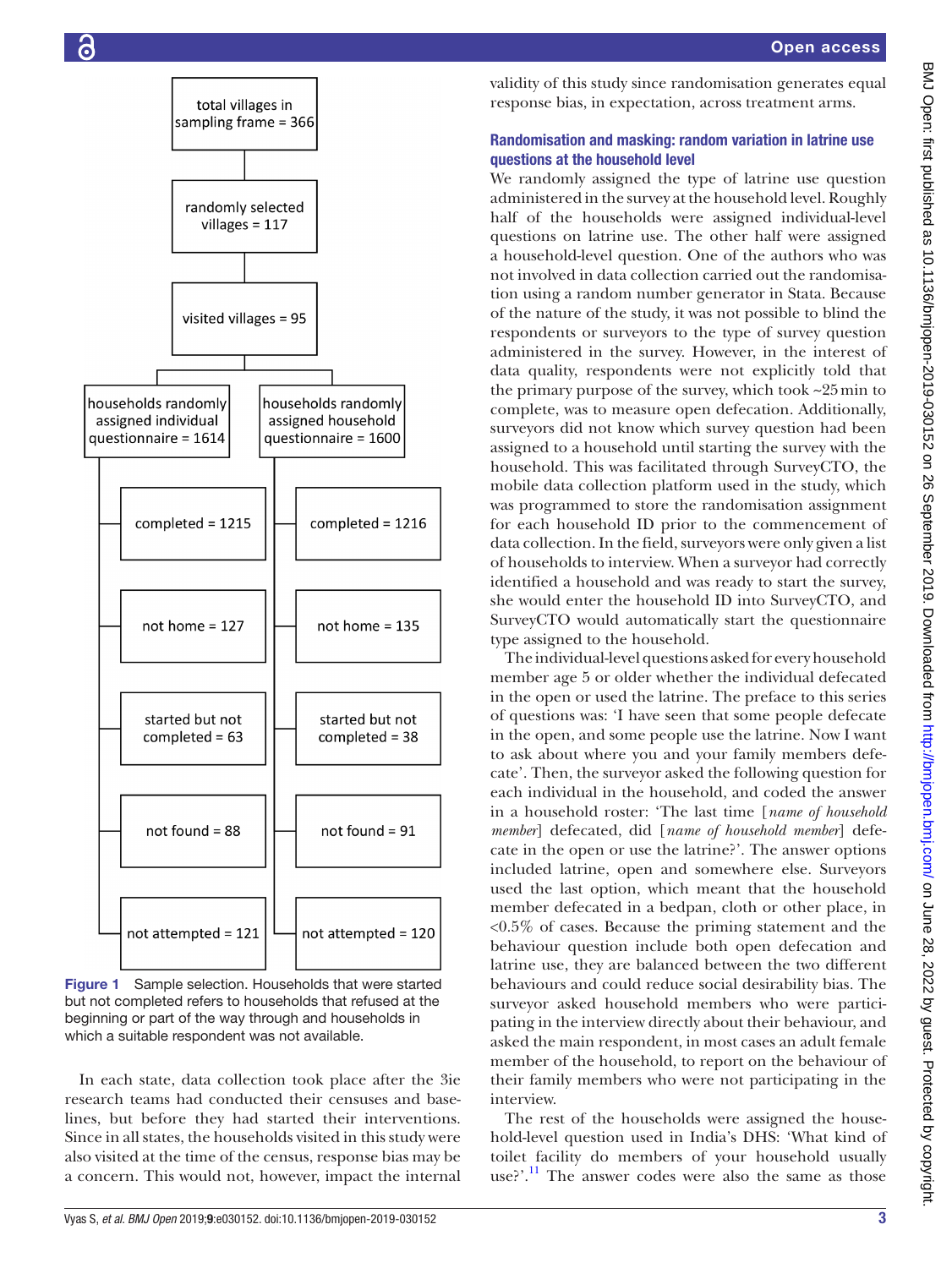used in India's DHS: flush to piped sewer system, flush to septic tank, flush to pit latrine, flush to somewhere else, flush to don't know where, ventilated improved pit or biogas latrine, pit latrine with slab, pit latrine without slab or open pit, twin pit or composting toilet, dry toilet and no facility or uses open space or field. We also included an individual-level question on mobile ownership or preferring vegetarian food versus non-vegetarian food in the surveys that asked the household-level question so that both types of surveys would take approximately the same amount of time to complete.

There are three main factors that differ between the two types of latrine use survey modules: the level of aggregation, the reference period and the presence of a priming statement. Therefore, the differences in reported open defecation that we observe reflect the fact that the two sets of questions vary on all of these factors combined.

#### Statistical analyses

The primary outcome of interest is reported open defecation. For the household-level questions, we created a dummy variable that is equal to one if the response was 'no facility or uses open space or field', and zero otherwise. The unit of observation for households assigned the individual-level question is the individual, while the unit of observation for those assigned the household-level question is the household. Therefore, in order to directly compare and test the significance of differences in reported open defecation between the two question types, we construct estimates that use the same unit of observation. We impute individual-level open defecation from responses to the household-level questions, and household-level open defecation rates from responses to the individual-level questions. To construct individual-level open defecation using the household-level questions, we assign the answer from the household question to each individual in the household. Similarly, to construct household-level open defecation using the individual-level questions, we average the responses among individuals in the household, and assign this average as the household value. Our main analysis tests differences in measured open defecation by question type. We show pooled results, as well as results by study area.

We also conduct subgroup analyses. These analyses investigate differences in the same primary outcome measure, reported open defecation, but look at differences by question type among different subgroups. First, we investigate whether the difference in reported open defecation by question type depends on whether the latrine was constructed privately, or with assistance from the government or a non-governmental organization (NGO). In practice, assistance to construct latrines often comes from the government, but sometimes NGOs get involved in facilitating the implementation of the government programme. As part of the SBM, the Government of India assists rural households to construct latrines either by providing financial assistance directly to households so they can construct their own latrines or by local government officials constructing latrines for households. In the discussion that follows, we will describe a household as having 'received help' if it received financial assistance or a partially or completely constructed latrine from the government or an NGO.

The Indian government promotes and constructs latrines with pits that are  $\sim 60 \text{ ft}^{3.12}$  $\sim 60 \text{ ft}^{3.12}$  $\sim 60 \text{ ft}^{3.12}$  However, many rural Indians aspire to construct latrines with pits that are much larger, so that they can avoid emptying the pit, a task that is associated with ritual pollution.<sup>13–16</sup> Compared with latrines constructed privately, those constructed with government help are less likely to be used due to concerns over purity and pit emptying. Since a large fraction of rural households are likely to receive latrines with help from the government as a result of the SBM, it is important to explore how much open defecation different types of latrine use questions measure, based on having received help to construct the latrine.

The second subgroup analysis investigates whether the difference in measured open defecation between the two question types is statistically different for males compared with females. Sex differences are an important aspect to explore because observational studies have found consistently higher open defecation among latrine owners for males compared with females.<sup>[4](#page-8-2)</sup> This observation could reflect greater demand for latrine use among females due to, for instance, greater psychosocial stress experienced when defecating in the open, $17$  or it could be because of cultural norms that keep females in their reproductive years inside the home.

Means and differences in reported open defecation, by question type, are calculated using ordinary least squares regression with cluster robust SEs, clustered by village. Statistical analyses were conducted using Stata V.11.

#### Public involvement

The individual-level questions used in this study are the product of a deliberative process between the authors and research teams from Oxford Policy Management, London School of Hygiene and Tropical Medicine, Indian Institute of Public Health Gandhinagar, Eawag and Emory University. The findings of this study contribute to our understanding of the scale of an important public health problem.

#### **RESULTS**

[Table](#page-4-0) 1 shows summary statistics for households assigned the two types of latrine use questions. The total sample consisted of 2431 households, which were approximately equally divided across question type in each of the study areas. There were no significant differences on measures relevant for latrine use between households assigned different types of latrine use questions. Households in both groups had approximately the same number of household members, fraction female, fraction Hindu, educational attainment of the household head, and asset ownership of 13 assets, including mobile phone,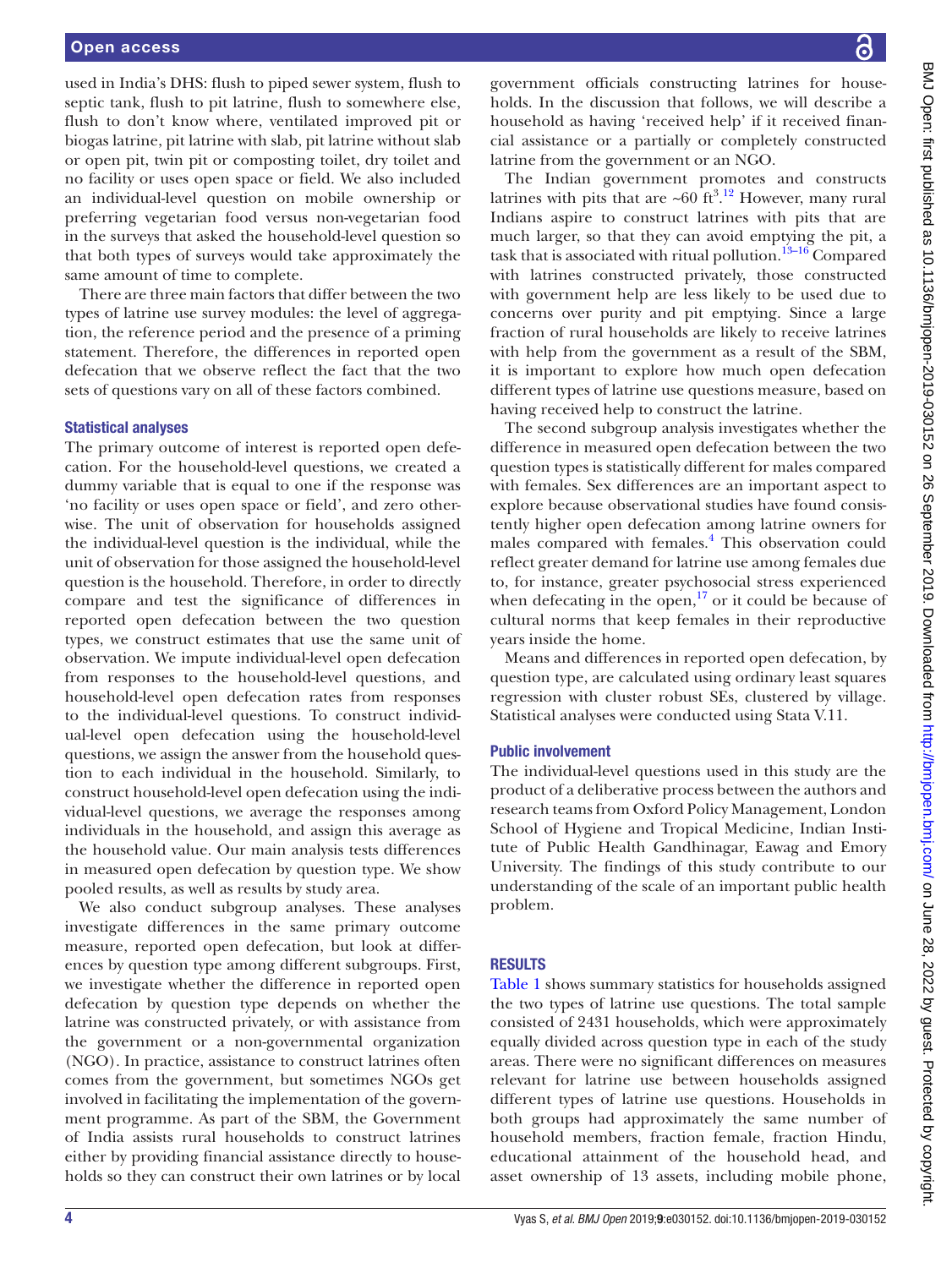schooling

(given has toilet)

| Randomisation balance: no significant differences in observed means between households assigned different latrine<br>Table 1<br>use questions |                   |                  |                                   |  |  |  |
|-----------------------------------------------------------------------------------------------------------------------------------------------|-------------------|------------------|-----------------------------------|--|--|--|
|                                                                                                                                               | <b>Individual</b> | <b>Household</b> | <b>Difference</b>                 |  |  |  |
|                                                                                                                                               | (1)               | (2)              | (3)                               |  |  |  |
| No of households                                                                                                                              | 1215              | 1216             | $-1$                              |  |  |  |
| No of households by project                                                                                                                   |                   |                  |                                   |  |  |  |
| World Vision (in Bihar)                                                                                                                       | 316               | 313              | 3                                 |  |  |  |
| Coastal Salinity Prevention Cell (in Gujarat)                                                                                                 | 309               | 319              | $-10$                             |  |  |  |
| Wateraid (in Karnataka)                                                                                                                       | 297               | 296              |                                   |  |  |  |
| Rural Welfare Institute (in Odisha)                                                                                                           | 293               | 288              | 5                                 |  |  |  |
| Household members                                                                                                                             | 5.685 (0.0950)    | 5.604(0.101)     | 0.0803 (-0.117 to 0.278)          |  |  |  |
| Female                                                                                                                                        | 0.491(0.00485)    | 0.489(0.00490)   | 0.00190 (-0.0115 to 0.0153)       |  |  |  |
| Hindu                                                                                                                                         | 0.967(0.00882)    | 0.960(0.0102)    | 0.00737 (-0.00383 to 0.0186)      |  |  |  |
| Household head completed at least 8 years of                                                                                                  | 0.288(0.0192)     | 0.319(0.0199)    | $-0.0310$ ( $-0.0675$ to 0.00552) |  |  |  |

<span id="page-4-0"></span>

| Cluster robust SEs, clustered by village, next to means in columns 1 and 2.95% CI next to differences in column 3. *P<0.05, **p<0.01. |  |
|---------------------------------------------------------------------------------------------------------------------------------------|--|
| None of the differences are significant at the 0.05 or 0.01 level, which is why there are no * or ** in the table.                    |  |

Count of assets (max 13) 8.202 (0.111) 8.234 (0.117) −0.0327 (−0.196 to 0.130) Has latrine 0.943 (0.00795) 0.946 (0.00781) −0.00251 (−0.0215 to 0.0165)

Pit size (cubic feet, given has toilet) 179.0 (14.33) 180.7 (14.27) 1.666 (−25.94 to 22.61) Toilet looks used (given has toilet) 0.805 (0.0234) 0.794 (0.0233) 0.0103 (−0.0243 to 0.0450)

electricity, radio, television, fan, mosquito net, bicycle, motorcycle, car, chair, gas stove, pressure cooker and shoes for everyone in the family. It is important for the validity of the results that the sample is balanced on religious composition, since studies have documented an association between household religion and latrine use. [18 19](#page-8-13)

Got help from government or NGO to build toilet

As the study design intended, most households in both groups had a latrine. Conditional on having a latrine, 64% of households had gotten help from the government or an NGO to build the latrine, and the average pit size was 180 ft<sup>3</sup>. It is important that the sample is balanced on these two characteristics because, compared with latrines constructed privately, those constructed with government help are less likely to be used because of concerns over purity and pit emptying.<sup>[13–16](#page-8-11)</sup> Finally, among households with latrines, ~80% of them appeared to the surveyor to be in use on observation.

[Figure](#page-5-0) 2 presents the main results of the study; it shows means and 95% CIs from the individual-level (shown as dashed red bars) and the household-level (shown as solid blue bars) questions, for the full dataset and for different subsamples. Observations are individuals for the individual-level estimates, and households for the household-level estimates. In the full sample, and in all subsamples analysed in this figure, the individual questions find more open defecation. Moreover, the size of the difference in reported open defecation between question types is large and consistent. The first set of estimates shown in the figure uses the full sample. The second, third, fourth

and fifth sets of estimates break the sample up by project area. The sixth set of estimates uses only households with latrines. No matter how the data are broken up, the individual-level, balanced latrine use questions find significantly higher rates of open defecation than the household-level question.

0.625 (0.0304) 0.656 (0.0274) −0.0309 (−0.0692 to 0.00747)

[Table](#page-6-0) 2 shows actual and imputed open defecation rates, measured at the individual and household levels. Columns 1 and 3 are the estimates shown in [figure](#page-5-0) 2. Columns 2 and 4 show imputed open defecation rates, at the individual and household level, respectively. Imputed values are calculated based on the method described in the Statistical analyses section. Column 5 shows the difference in the measured rate of open defecation between the individual and household questions when observations are individuals, and column 6 shows the same difference when observations are households.

In the full sample, the individual-level, balanced questions find 21 (95% CI 16 to 25) percentage points more open defecation than the household-level question when observations are individuals, and 20 (95% CI 16 to 25) percentage points more open defecation when observations are households. Notably, the individual-level questions measure consistently higher levels of open defecation in the full sample and in all subsamples, irrespective of how the difference is calculated. All differences are significant at the 1% level.

The seventh set of estimates shown in [figure](#page-5-0) 2 show reported open defecation from individual-level and household-level questions among households that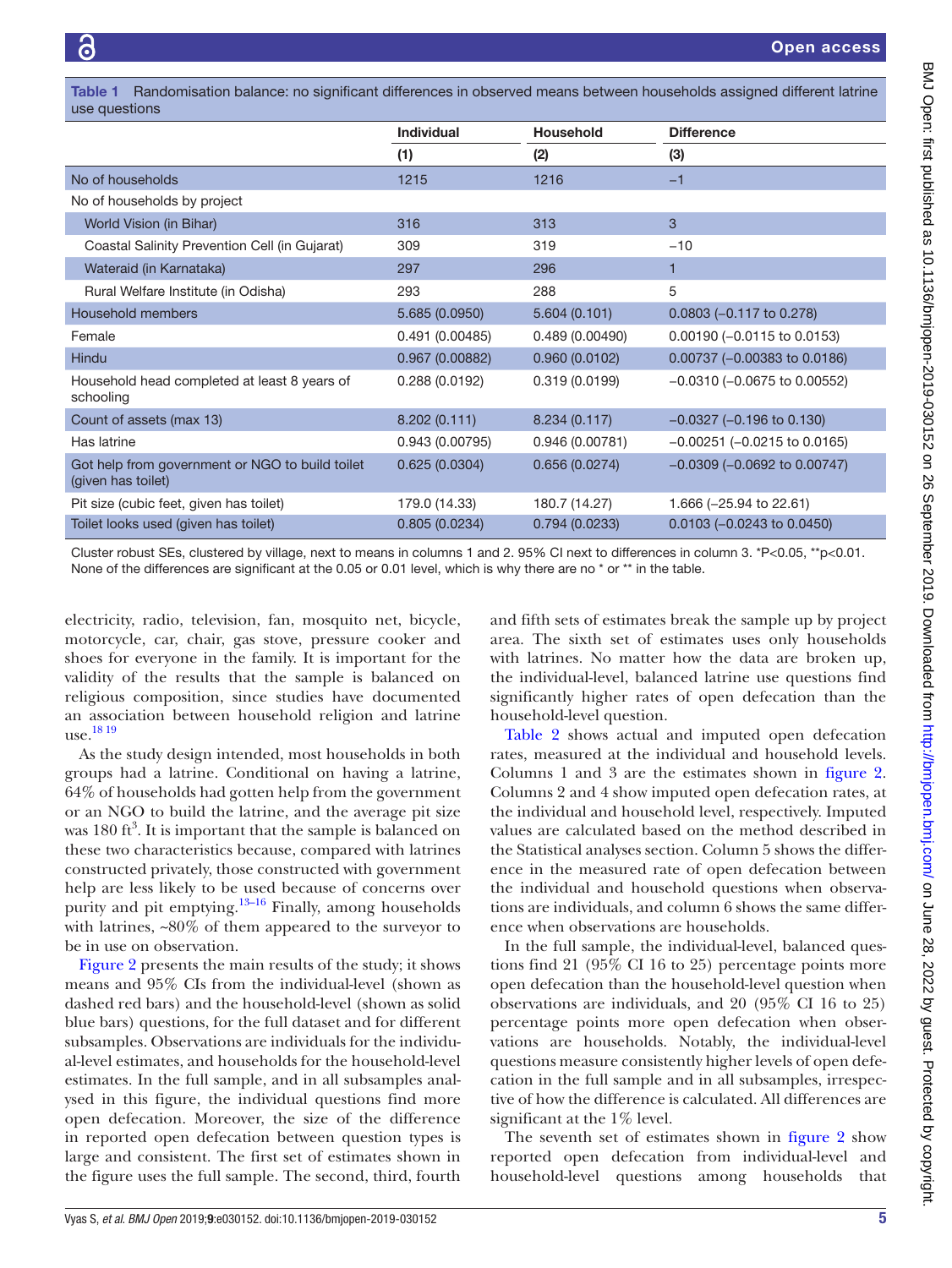

Figure 2 Individual-level, balanced latrine use questions find significantly higher rates of open defecation than the householdlevel question. Figure shows means and CIs. Red, dashed lines indicate responses to individual-level, balanced latrine use questions, and blue solid lines indicate responses to the household-level question. Unit of observation is individuals for individual-level questions and households for household-level questions. CIs are computed using SEs clustered by village.

received help to construct their latrines. Comparing these estimates to the sixth set of estimates in the figure, which include all households with latrines, suggests that the household-level question underestimates open defecation by more among those that received help to construct their latrines, compared with those that did not. The seventh row in [table](#page-6-0) 2 shows that, using different methods for computing differences, individual-level questions measure 28–29 (95% CI 22 to 35 for both estimates) percentage points more open defecation than the household-level question, among those that received help to construct their latrines, compared with those that did not.

The first two columns in [table](#page-7-0) 3 test whether the difference in measured open defecation between the two question types is statistically different among households that received help to construct their latrines compared with households that did not receive help to construct their latrines. The first column in [table](#page-7-0) 3 uses individuals as observations, and the second column uses households. The coefficients in the third row represent the difference-in-differences estimate.

The difference in measured open defecation between the two question types is  $18 (95\% \text{ CI} 11 \text{ to } 25)$  to  $19 (95\%$ CI 11 to 26) percentage points larger among households that received help to construct their latrines, compared with households that did not, depending on the method used to compute the difference. Among households that did not receive help to construct their latrines, the individual-level questions find 10 (95% CI 5 to 15) percentage points more open defecation than the household-level question.

The last column in [table](#page-7-0) 3 investigates whether the difference in measured open defecation between the two question types is statistically different among males compared with females. Using the full sample, individual <span id="page-5-0"></span>questions find 4 (95% CI 2 to 7) percentage points more open defecation than the household question among males compared with females. Breaking the sample up by sex, the individual questions find 23 (95% CI 18 to 28) percentage points more open defecation than the household question among males, and 19 (95% CI 14 to 24) percentage points more among females. The household question underestimates open defecation by more among males compared with females.

### **DISCUSSION**

Our findings show that in our sample, individual-level, balanced questions find 20–21 (95% CIs 16 to 25 for both estimates) percentage points more open defecation than the household-level question. This is both a statistically significant and practically important difference. This study presents compelling evidence that India's DHS, which provides the most recent nationally representative estimates of open defecation for rural India, and other surveys that ask household-level questions, greatly underestimate open defecation among households with latrines.

We also found that the difference in reported open defecation between the two question types is significantly greater for households that received help to construct their latrines compared with households that did not. Among households that received help to construct their latrines, the individual-level questions find 28–29 (95% CIs 22 to 35 for both estimates) percentage points more open defecation than the household-level question. This suggests that as more and more households receive government assistance for a latrine through the SBM, household-level questions will become even less accurate at estimating open defecation.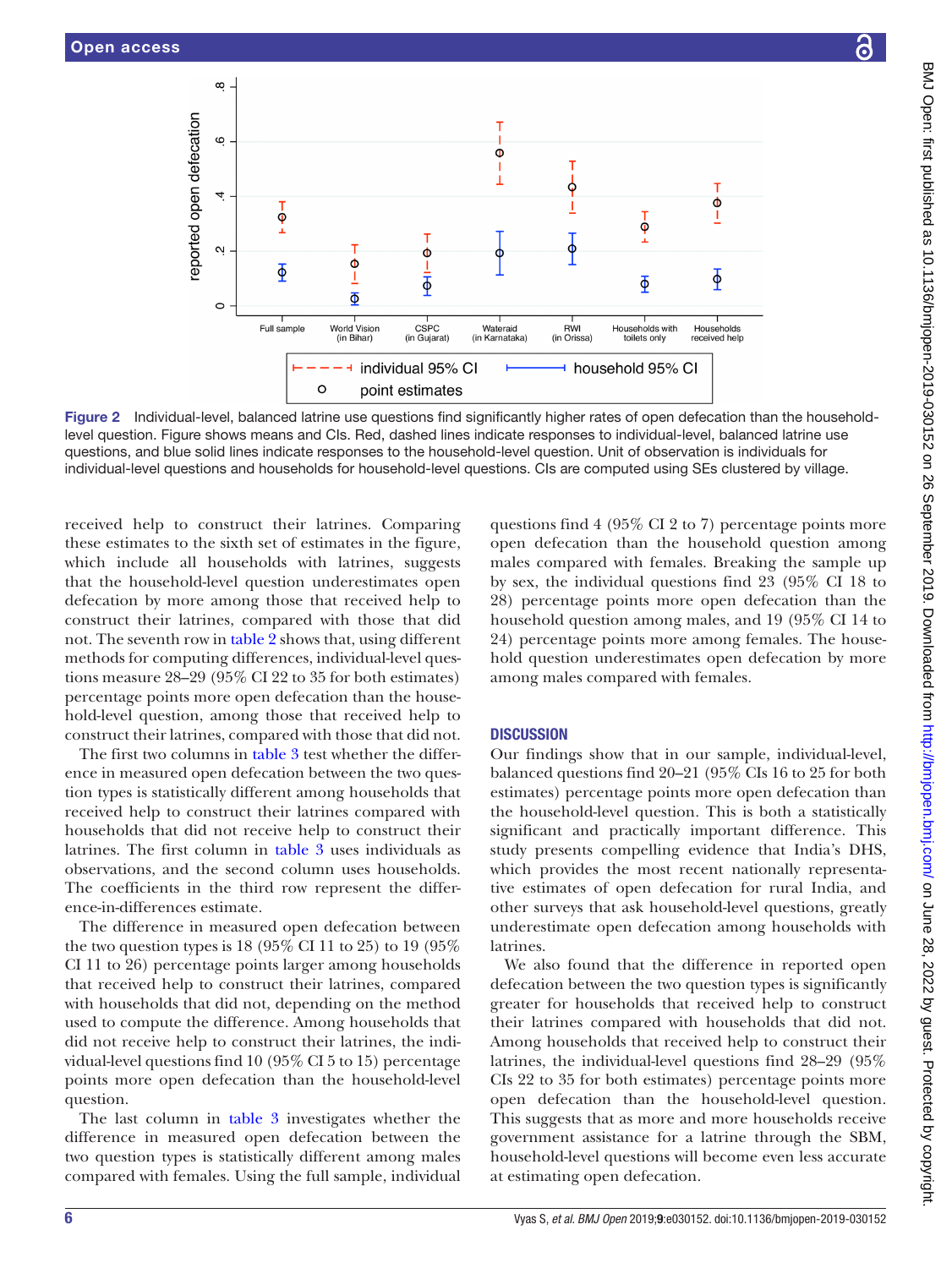| Unit of observation:                                    | Individuals       |                     | Households         |                      | <b>Difference</b>                         | <b>Difference</b>                    |
|---------------------------------------------------------|-------------------|---------------------|--------------------|----------------------|-------------------------------------------|--------------------------------------|
| Question type                                           | Individual        | Household (imputed) | Household          | Individual (imputed) | $(1) - (2)$                               | $(4) - (3)$                          |
|                                                         | $\widehat{E}$     | <u>ର</u>            | ඔ                  | E                    | ම                                         | ම                                    |
| 1. Full sample                                          |                   |                     |                    |                      |                                           |                                      |
| Estimates                                               | (0.0288)<br>0.324 | (0.0150)<br>0.115   | (0.0158)<br>0.122  | (0.0289)<br>0.326    | (0.163 to 0.254)<br>$0.209***$            | (0.160 to 0.248)<br>$0.204***$       |
| n (individuals or households)                           | 13070             | 13070               | 2431               | 2431                 |                                           |                                      |
| 2. World Vision sample (in Bihar)                       |                   |                     |                    |                      |                                           |                                      |
| Estimates                                               | (0.0361)<br>0.153 | (0.00796)<br>0.0184 | (0.0112)<br>0.0256 | (0.0321)<br>0.154    | (0.0659 to 0.202)<br>$0.134***$           | $(0.0719$ to $0.184)$<br>$0.128***$  |
| n (individuals or households)                           | 3675              | 3675                | 629                | 629                  |                                           |                                      |
|                                                         |                   |                     |                    |                      |                                           |                                      |
| 3. Coastal Salinity Prevention Cell sample (in Gujarat) |                   |                     |                    |                      |                                           |                                      |
| Estimates                                               | (0.0358)<br>0.192 | (0.0212)<br>0.0848  | (0.0174)<br>0.0721 | (0.0299)<br>0.169    | (0.0355 to 0.180)<br>$0.108***$           | $(0.0417$ to $0.153)$<br>$0.0973***$ |
| n (individuals or households)                           | 3340              | 3340                | 628                | 628                  |                                           |                                      |
| 4. Wateraid sample (in Karnataka)                       |                   |                     |                    |                      |                                           |                                      |
| Estimates                                               | (0.0580)<br>0.558 | (0.0365)<br>0.184   | (0.0406)<br>0.193  | (0.0575)<br>0.550    | $(0.262 \text{ to } 0.486)$<br>$0.374***$ | $(0.247$ to $0.468)$<br>$0.358***$   |
| n (individuals or households)                           | 3112              | 3112                | 593                | 593                  |                                           |                                      |
| 5. Rural Welfare Institute sample (in Odisha)           |                   |                     |                    |                      |                                           |                                      |
| Estimates                                               | (0.0484)<br>0.434 | (0.0284)<br>0.204   | (0.0294)<br>0.208  | (0.0463)<br>0.450    | (0.150 to 0.309)<br>$0.230***$            | (0.170 to 0.313)<br>$0.242***$       |
| n (individuals or households)                           | 2943              | 2943                | 581                | 581                  |                                           |                                      |
| 6. Households with toilets only                         |                   |                     |                    |                      |                                           |                                      |
| Estimates                                               | (0.0284)<br>0.289 | (0.0137)<br>0.0734  | (0.0150)<br>0.0791 | (0.0287)<br>0.291    | (0.166 t00.265)<br>$0.215**$              | (0.162 to 0.261)<br>$0.211**$        |
| n (individuals or households)                           | 12366             | 12366               | 2296               | 2296                 |                                           |                                      |
| 7. Households that received help                        |                   |                     |                    |                      |                                           |                                      |
| Estimates                                               | (0.0370)<br>0.375 | 0.0181<br>0.0895    | (0.0193)<br>0.0968 | (0.0368)<br>0.378    | (0.220 to 0.351)<br>$0.285***$            | $(0.217$ to $0.346)$<br>$0.281***$   |
| n (individuals or households)                           | 7958              | 7958                | 1470               | 1470                 |                                           |                                      |

<span id="page-6-0"></span>7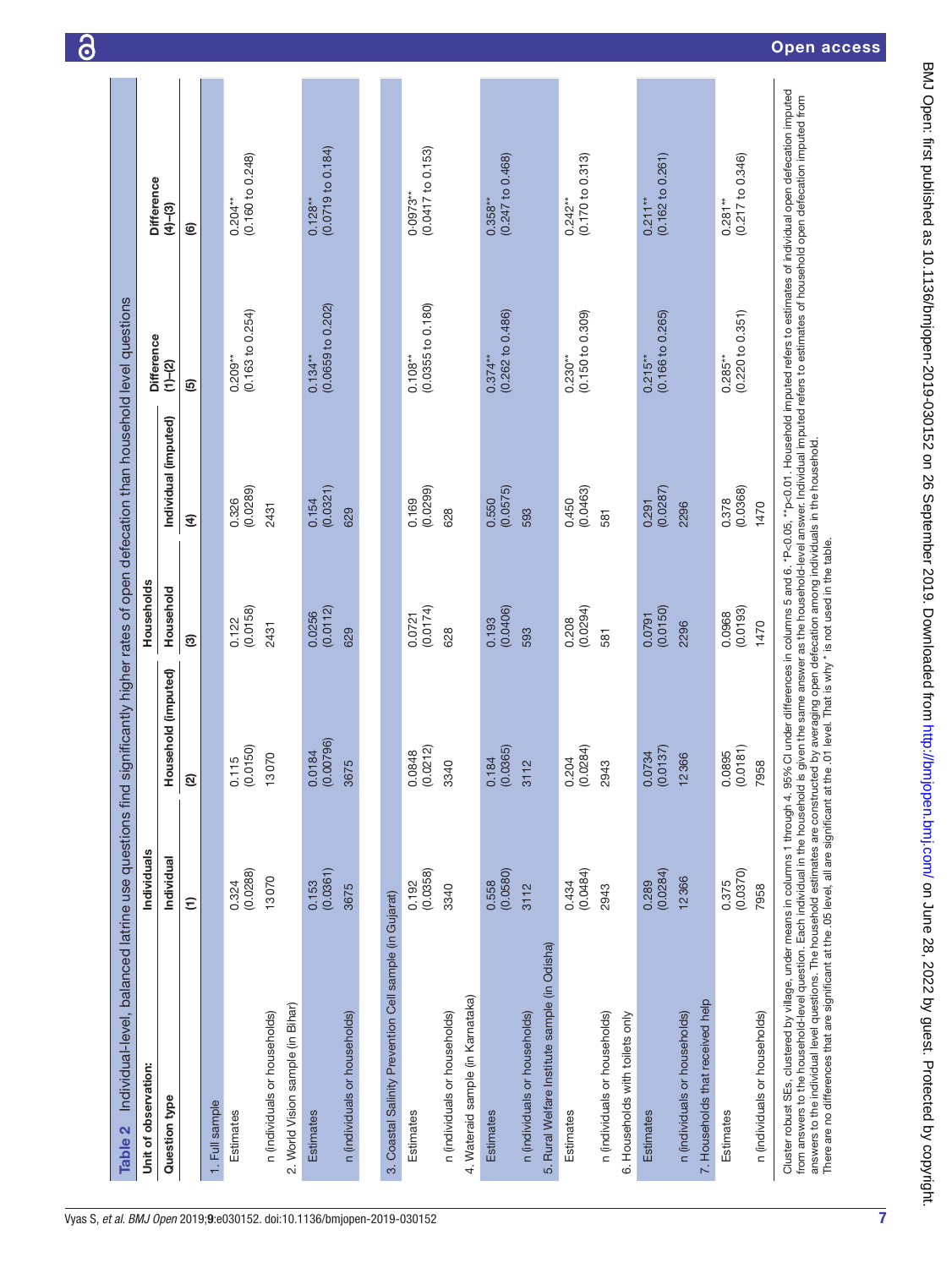<span id="page-7-0"></span>

| Table 3<br>Subgroup analyses                                                                               |                             |                              |                                      |  |  |  |
|------------------------------------------------------------------------------------------------------------|-----------------------------|------------------------------|--------------------------------------|--|--|--|
| Unit of observation                                                                                        | <b>Individuals</b>          | <b>Households</b>            | <b>Individuals</b>                   |  |  |  |
|                                                                                                            | (1)                         | (2)                          | (3)                                  |  |  |  |
| Individual-level question                                                                                  | $0.100**$ (0.0548 to 0.146) | $0.0992**$ (0.0566 to 0.142) | $0.229**$ (0.182 to 0.275)           |  |  |  |
| Received help for construction                                                                             | 0.0470* (0.00962 to 0.0844) | 0.0514** (0.0134 to 0.0893)  |                                      |  |  |  |
| Individual-level question x received help                                                                  | $0.185**$ (0.113 to 0.257)  | $0.182**$ (0.114 to 0.251)   |                                      |  |  |  |
| Female                                                                                                     |                             |                              | 0.00134 (-0.0118 to 0.0144)          |  |  |  |
| Individual-level $\times$ female                                                                           |                             |                              | $-0.0409** (-0.0646)$ to $-0.0172$ ) |  |  |  |
| Constant                                                                                                   | 0.0425** (0.0180 to 0.0670) | 0.0455** (0.0201 to 0.0708)  | $0.115**$ (0.0846 to 0.145)          |  |  |  |
| n (individuals or households)                                                                              | 12366                       | 2296                         | 13070                                |  |  |  |
| 95% CI next to coefficients, calculated using cluster robust SEs, clustered by village. *P<0.05, **p<0.01. |                             |                              |                                      |  |  |  |

The larger difference in measured open defecation between the two question types among households that received help compared with those that did not is likely arising from higher rates of open defecation among households that received help to construct their latrines. There are several reasons that could explain why households receiving assistance may be less likely to use their latrines. First, these households are likely to have lower demand for latrine use, compared with households that built latrines on their own. Second, households that received help have latrines with pits that are on average  $150 \text{ ft}^3$  smaller than the pits of latrines in households that did not receive help. Because of concerns over ritual purity, rural Indians are less likely to use latrines with pits that need to be emptied manually every few years, like the latrines that are promoted and constructed by the government.[13–16](#page-8-11) Whether only one, both or other factors are leading to more open defecation among households that received help, the individual-level questions are better able to capture this open defecation than the household-level question.

We also find a statistically significant difference in reported open defecation between the two question types for males compared with females. The difference between the individual-level, balanced questions and the household-level question is 4 (95% CI 2 to 7) percentage points more for males compared with females. This supports evidence that, conditional on latrine ownership, males are more likely to defecate in the open compared with females. Individual-level questions understate the difference in open defecation between the two sexes by less than the household-level questions. Compared with the difference in reported open defecation by receiving help to construct the latrine, differences by sex are not as large.

Measuring open defecation at the individual level is feasible. Our survey team's experience suggests that adding the balanced, individual-level questions on use to a survey that already contains a household roster increases survey time by about 2min, on average. Of course, the amount of time required to ask the individual-level questions depends on the number of individuals in the household.

The household-level question asked in the DHS also collects information on the types of latrines that households own, data that are still of great interest to researchers and practitioners. Therefore, individual questions on use, combined with a separate question on the types of latrines that households own, would satisfy both goals: evaluating latrine infrastructure, and measuring open defecation as accurately as possible.

A limitation of our study is that the samples from these project areas are not representative of the rural parts of the states they are in, nor are they collectively representative of rural India. The households in this study are much more likely to have a latrine than the average rural Indian household, and therefore, the individuals in this study are more likely to use a latrine. For this reason, the estimates presented here should not be considered as estimates of open defecation for any of the states, or the country as a whole. Rather, they show a large and significant difference in reported open defecation based on the type of question asked.

Measuring open defecation at the individual-level in a large household survey is doable and will provide a more accurate estimate of open defecation in rural India. Since reducing open defecation in India is important for meeting the SDGs, and since open defecation is an important factor contributing to poor health among children in India, it is important to measure its progress as accurately as possible.

### Author affiliations

<sup>1</sup> Economics and Population Research Center, University of Texas at Austin, Austin, Texas, USA

<sup>2</sup>r.i.c.e, India

<sup>3</sup>LBJ School of Public Affairs, University of Texas at Austin, Austin, Texas, USA 4 IFMR LEAD, Institute for Financial Management and Research, Chennai, India

5 International Initiative for Impact Evaluation, New Delhi, India 6 Evidence and Measurement, WSH Program, Bill and Melinda Gates Foundation, Seattle, Washington, USA

<sup>7</sup>Indian Statistical Institute, New Delhi, India

<sup>8</sup> Sociology and Population Research Center, University of Texas at Austin, Austin, Texas, USA

Acknowledgements We are very grateful for the collaboration and contributions of the 3ie research teams in formulating the individual-level questions. The questions are the product of a deliberative process between the authors and the research